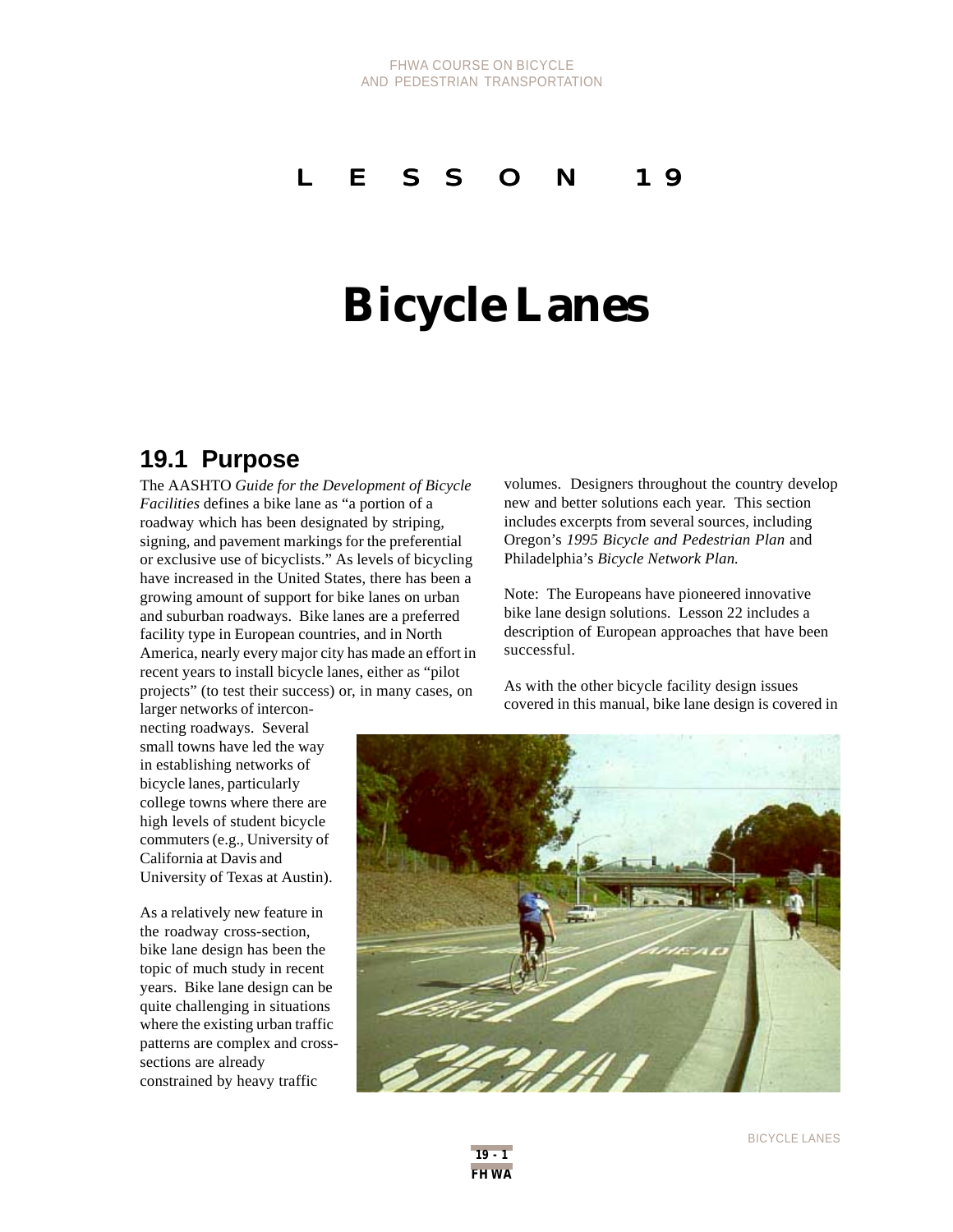some detail by the AASHTO *Guide for the Development of Bicycle Facilities.* This text should be referenced for additional information.

# **19.2 Bicycle Lane Widths and Construction Standards**

Bicycle lanes serve the needs of all types of cyclists in urban and suburban areas, providing them with their own travel lane on the street surface. The minimum width of a bike lane should be 1.5 meters (5 feet) against a curb or adjacent to a parking lane. On streets where the bike lane is adjacent to the curb and the curb includes a 1-foot to 2-foot gutter pan, bike lanes should be a minimum of 4 feet wide (width does not include the gutter pan, since bicyclists are typically unable to use this space).

Wider bike lanes are recommended on streets with higher motor vehicle speeds and traffic volumes, or where pedestrian traffic in the bike lane is anticipated. Width measurements are taken from the curb face to the bicycle lane stripe.

Since bicyclists usually tend to ride a distance of 0.8 meters to 1.1 meters (2.5 feet to 3.5 feet) from the curb face, it is very important that the pavement surface in this zone be smooth and free of structures. Drain inlets and manholes that extend into this area cause bicyclists to swerve, having the effect of reducing the usable width of the lane. Where these structures exist and the surface cannot be made smooth, bike

lane width should be adjusted accordingly. Regular maintenance is critical for bike lanes (see text in this section).

Bike lanes should be constructed to normal full-depth pavement standards since motor vehicles will occasionally cross them, or may use them as a breakdown area.

## **19.3 Unmarked Lanes**

Where the minimum widths listed above cannot be met, it may be possible to provide an unmarked lane. Studies have shown that the bicyclist's perceived level of comfort is higher when a striped area is provided; therefore, this method can raise the bicycle level of service for the street. An unmarked lane is a striped area of 0.6 m (2 ft) wide or more that contains no markings or signing that would denote it as a bike lane. "Share the Road" signs may be used to caution motorists to be alert for bicyclists.

It is important to recognize that this is a temporary solution. Particularly on busy streets, narrow unmarked lanes will not adequately serve the needs of the majority of bicyclists.

### **19.4 Location Within the Street Cross-Section**

Bicycle lanes are always located on both sides of the road on two-way streets. Since bicyclists must periodically merge with motor vehicle traffic, bike lanes should not be separated from other motor vehicle lanes by curbs, parking lanes, or other

> obstructions. Two-way bike lanes on one side of two-way streets create hazardous conditions for bicyclists and are not recommended.

On one-way streets, bicycle lanes should be installed on the right-hand side, unless conflicts can be greatly reduced by installing the lane on the left-hand side. Left-side bicycle lanes on one-way streets may also be considered where there are frequent bus or trolley stops, unusually high numbers of rightturning motor vehicles, or if there is a significant number of left-turning



As a temporary solution, striping narrow lanes through intersections may be an option bicyclists. *where space is limited.*

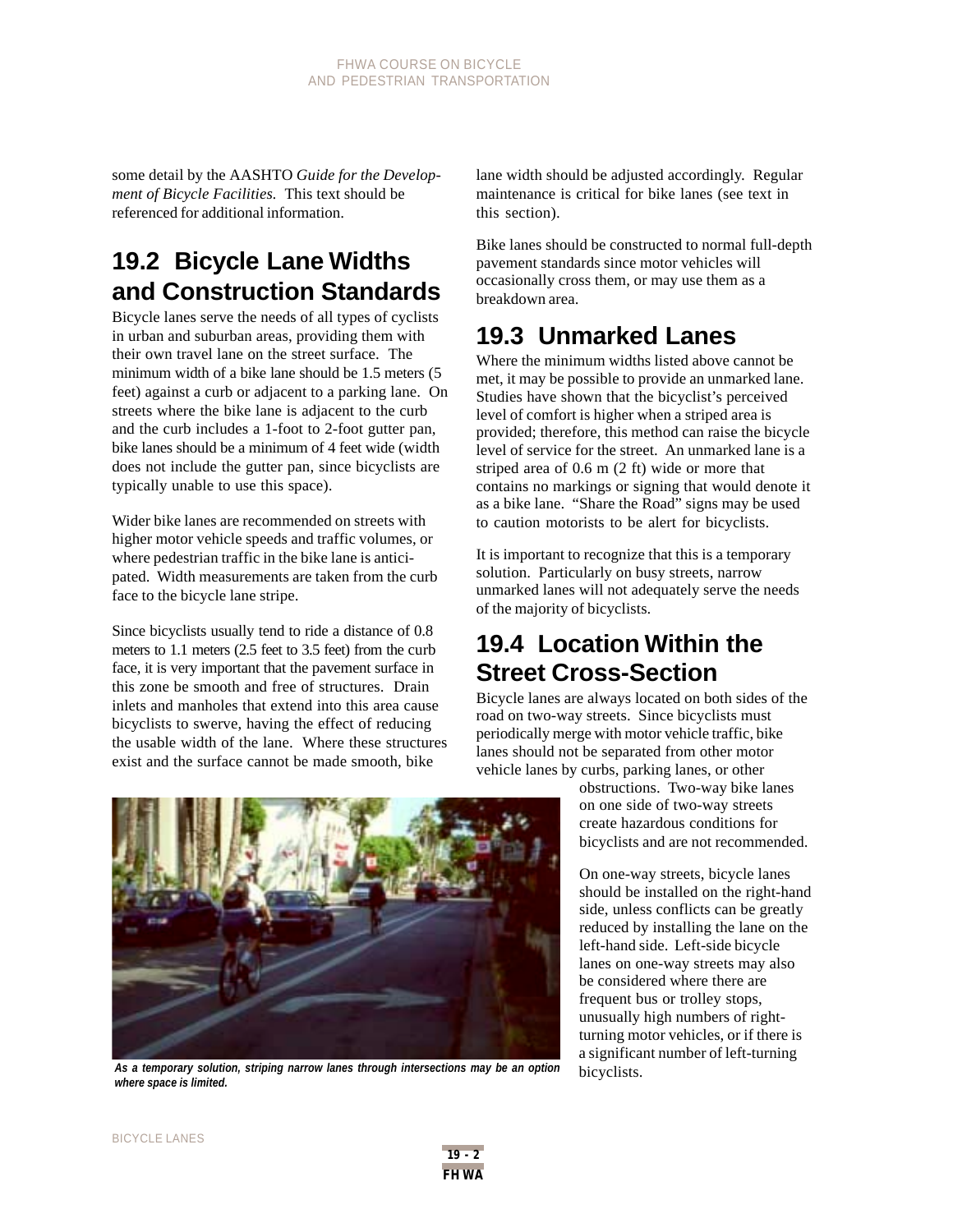

*Bicycle lanes provided under different types of conditions.* **Source: AASHTO Guide for the Development of Bicycle Facilities, 1991.**

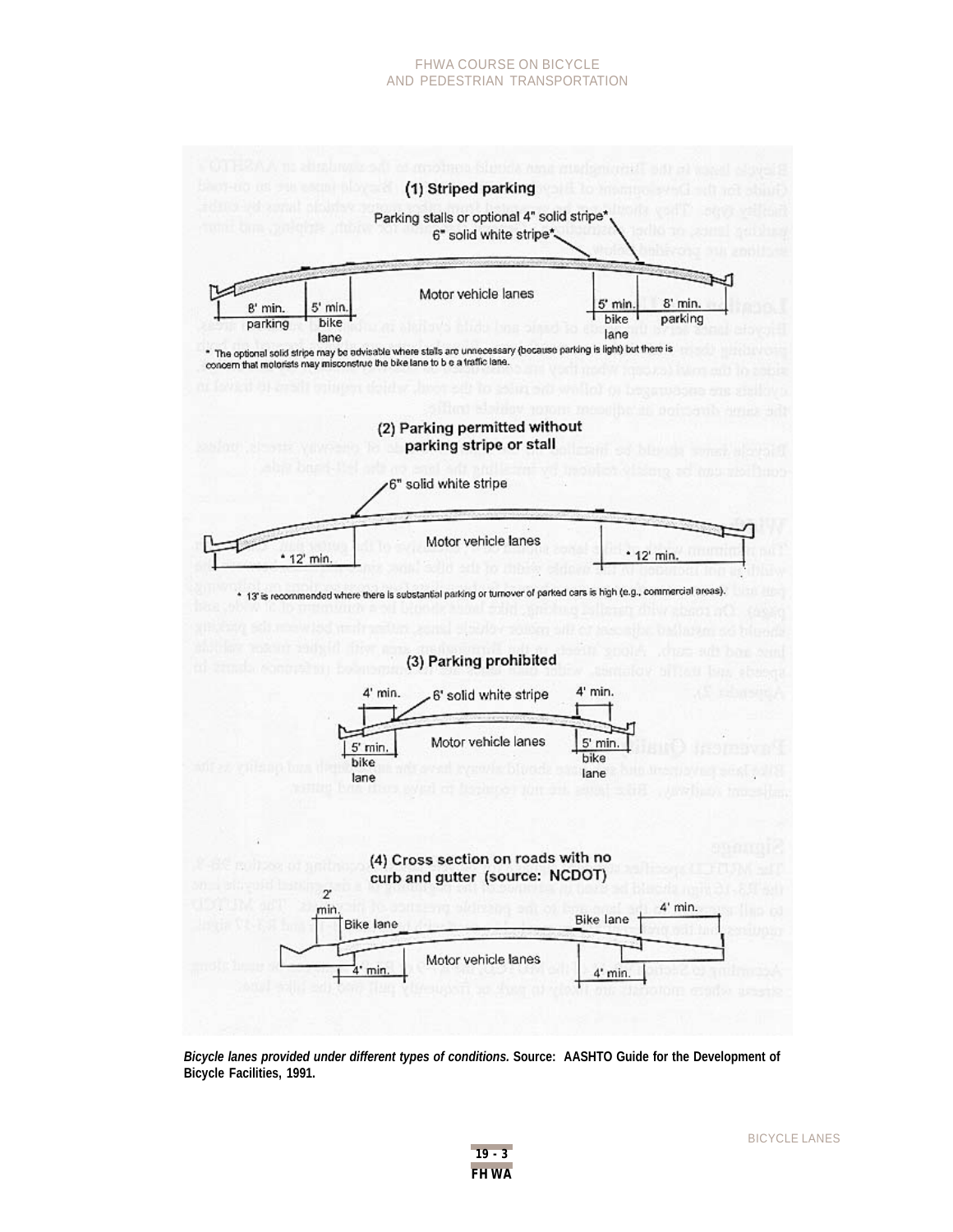# **19.5 Practices To Be Avoided**

**Two-Way Bike Lane** This creates a dangerous condition for bicyclists. It encourages illegal riding against traffic, causing several problems:

- At intersections and driveways, wrong-way riders approach from a direction where they are not visible to motorists.
- Bicyclists closest to the motor vehicle lane have opposing motor vehicle traffic on one side and opposing bicycle traffic on the other.
- Bicyclists are put into awkward positions when transitioning back to standard bikeways.

If constraints allow widening on only one side of the road, the centerline stripe may be shifted to allow for adequate travel lanes and bike lanes:

#### **Continuous Right-Turn Lanes**

This configuration is difficult for cyclists: Riding on the right puts them in conflict with right-turning cars, but riding on the left puts them in conflict with cars merging into and out

of the right-turn lane. The best solution is to eliminate the continuous right-turn lane, consolidate accesses, and create well-defined intersections.

## **19.6 Contra-Flow Bike Lanes**

Contra-flow bike lanes on a one-way street are not usually recommended. They may encourage cyclists



*In both cases above, a wrong-way bicyclist is not in the driver's main field of vision.*



*Continuous right-turn lane reconfigured to standard approaches.*

to ride against traffic, which is contrary to the rules of the road and a leading cause of bicycle/ motor vehicle crashes.

There are, however, special circumstances when this design may be advantageous:

- A contra-flow bike lane provides a substantial savings in out-of-direction travel.
- The contra-flow bike lane provides direct access to highuse destinations.
- Improved safety be cause of reduced conflicts on the longer route.
- There are few intersecting driveways, alleys, or streets on the side of the contra-flow lane.
- Bicyclists can safely and conveniently re-enter the traffic stream at either end of the section.
- A substantial number of cyclists are already using the street.
- There is sufficient street width to accommodate a bike lane.

A contra-flow bike lane may also be appropriate on a one-way residential street recently converted from a two-way street (especially where this change was made to calm traffic).

For a contra-flow bike lane to function well, these special features should be incorporated into the design:

BICYCLE LANES

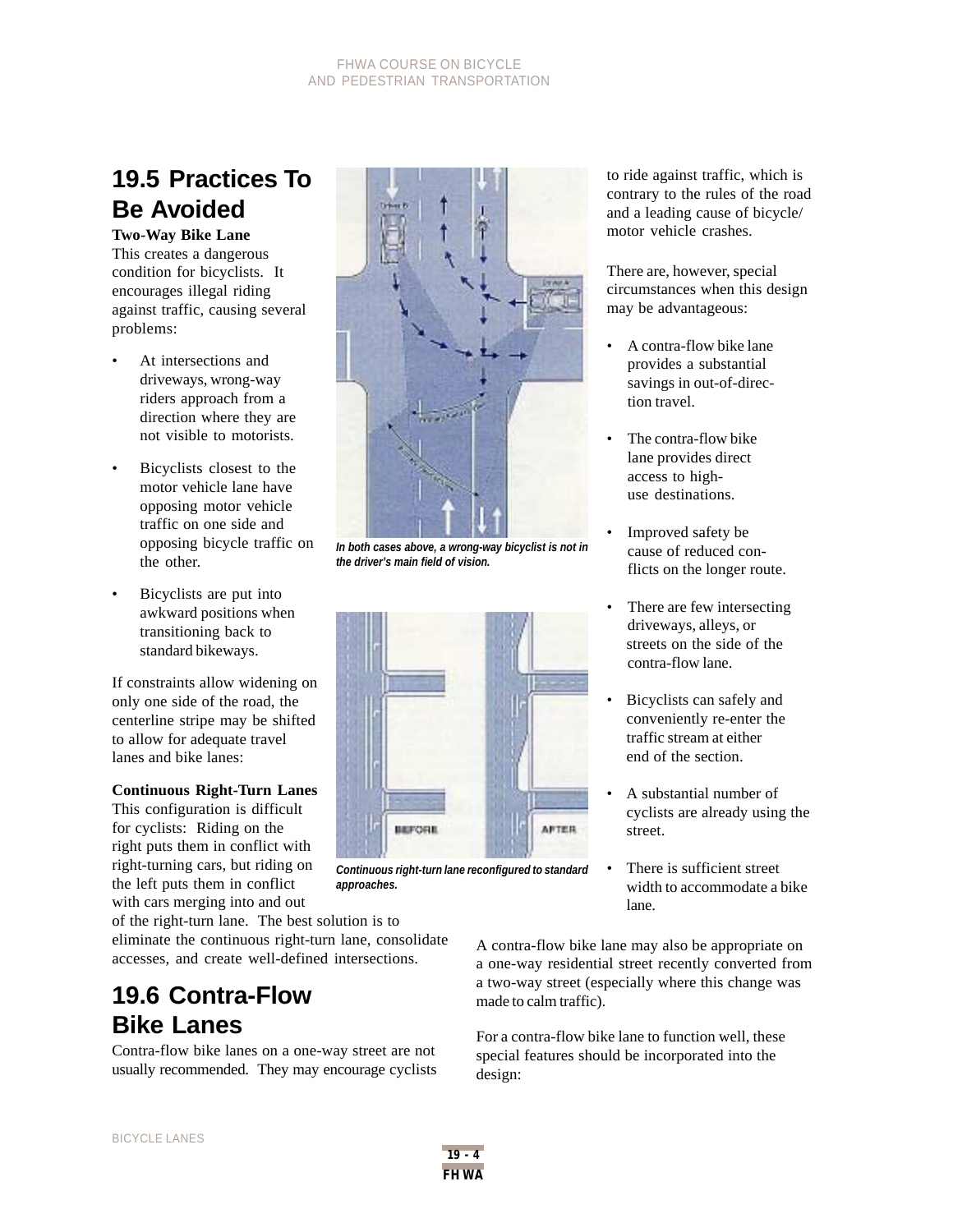

*Contra-flow bike lanes can provide direct access to high-use destinations.*

- The contra-flow bike lane must be placed on the right side of the street (to motorists' left) and must be separated from oncoming traffic by a double yellow line. This indicates that the bicyclists are riding on the street legally, in a dedicated travel lane.
- Any intersecting alleys, major driveways, and streets must have signs indicating to motorists that they should expect two-way bicycle traffic.
- Existing traffic signals should be fitted with special signals for bicyclists; this can be achieved with either loop detectors or push buttons (these should be easily reached by bicyclists without having to dismount).

Note: Under no circumstances should a contra-flow bike lane be installed on a two-way street, even where the travel lanes are separated by a raised median.

### **19.7 Bike Lane Pavement Markings**

The *Manual on Uniform Traffic Control Devices* (MUTCD) section 9C addresses standard bike lane markings. The stripe between the bicycle lane and the adjacent motor vehicle lane should be a 100 millimeter (4 inch) wide white line (minimum width). Six- to eight-inch-wide lines provide an even clearer division of space, and are highly recommended.

Where parking is allowed next to a bike lane, the parking area should be defined by parking space markings or a solid 100 millimeter (4 inch) wide stripe.

Care should be taken to use pavement striping that is durable, yet skidresistant. Reflectors and raised markings in bike lanes can deflect a bicycle wheel, causing a bicyclist to lose control. If reflective pavement markers are needed for motorists, they should be installed on the motorist's side of the stripe, and have a beveled front edge.

While the 1988 edition of the MUTCD recommends the use of the diamond-

shaped preferential lane symbol in conjunction with bike lane signs, this symbol is often confusing for both the bicyclist and motorist. For this reason, subsequent editions of the MUTCD will probably eliminate the use of the diamond in bike lanes. The new standard pavement markings for bicycle lanes are the bicycle symbol (or the words BIKE LANE) and a directional arrow.

### **19.8 Bike Lane Signing**

The *Manual on Uniform Traffic Control Devices* (MUTCD) section 9B addresses standard bike lane signing. According to section 9B-8, the R3-16 sign should be used in advance of the beginning of a



*Bike lane signs should be replaced with bike lane stencils, with optional NO PARKING signs where needed.*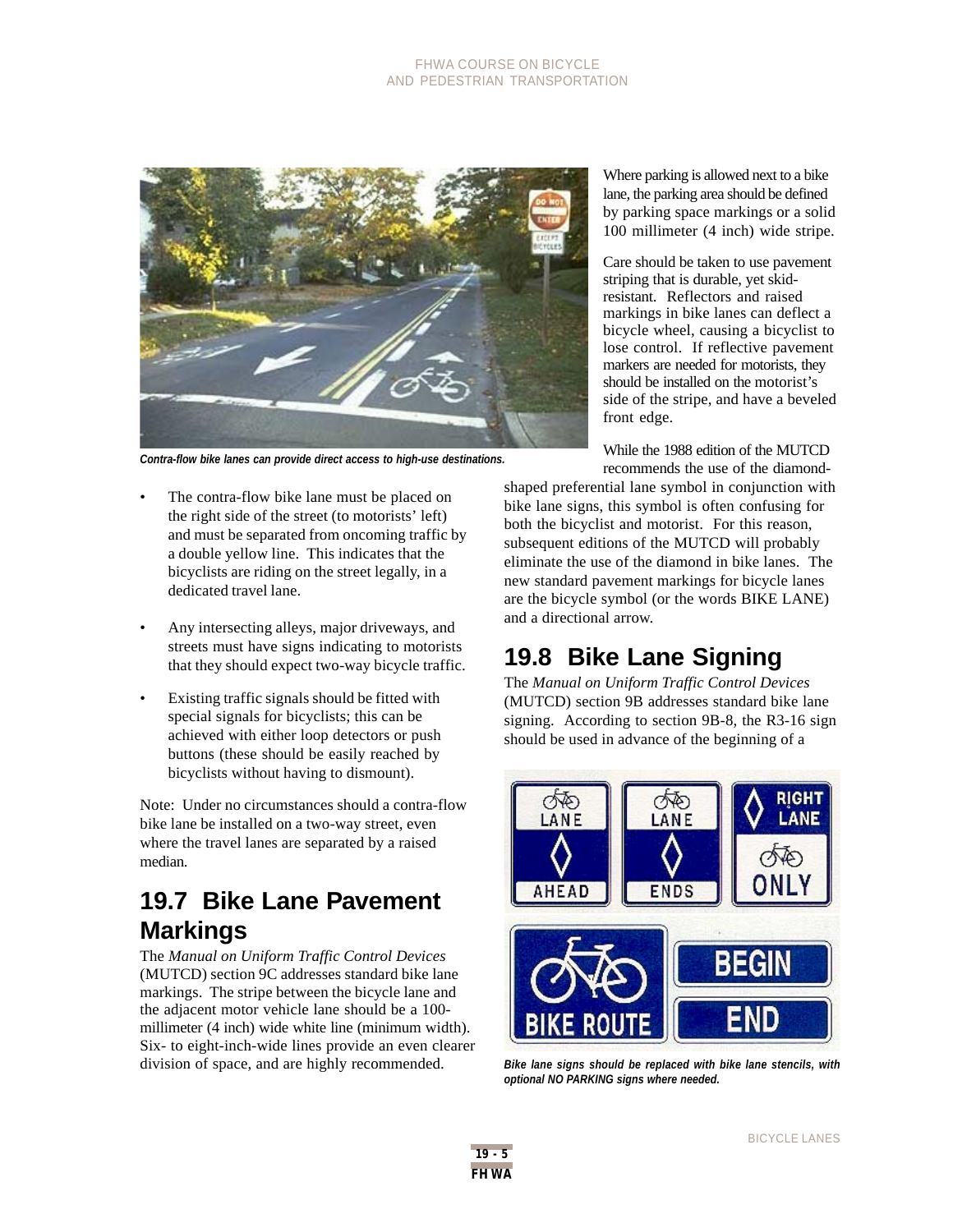designated bicycle lane to call attention to the lane and to the possible presence of bicyclists. In locations where bicycle lanes are ending, the same R3-16 sign should be used, with the word ENDS substituting for the word AHEAD. The R7-9 or R7-9a signs should be used along streets where motorists are likely to park or frequently pull into the bike lane.

# **19.9 Diagonal Parking**



*Bike lane next to diagonal parking, 8-inch stripe should separate the areas.*

Diagonal parking causes conflicts with bicycle travel: Drivers backing out have poor visibility of oncoming cyclists and parked vehicles obscure other vehicles backing out. These factors require cyclists to ride close to the center of a travel lane, which is intimidating to inexperienced riders.

Where possible on one-way streets, diagonal parking should be limited to the left side, even if the street has no bike lane; on one-way streets with bike lanes, the bike lane should be placed adjacent to parallel parking (preferably on the right).

Bike lanes are not usually placed next to diagonal parking. However, should diagonal parking be required on a street planned for bike lanes, the following recommendations can help decrease potential conflicts:

- The parking bays must be long enough to accommodate most vehicles.
- A 200-millimeter- (8-inch-) wide stripe should separate the parking area from the bike lane.
- Enforcement may be needed to cite or remove vehicles encroaching on the bike lane.

### **19.10 Bike Lane Design at Intersections Intersections With Bus**

# **Stops**

If there is a bus stop at the near side of the intersection, a broken line should extend the length of the bus stop (no less than 15 meters [50 feet]), and the solid white line should resume on the far side of the intersection, immediately after the crosswalk. If a bus stop is located on the far side of the intersection, the solid white

line on the far side of the intersection should be replaced with a broken line for a distance of at least 24 meters (80 feet) from the crosswalk (at this intersection, a broken line would still be required on the near side if there is right-turning traffic).

#### **Intersections With Right-Turn Lanes**

In general, right-turn lanes should be used only where warranted by a traffic study, as they present problems for both bicyclists and pedestrians:

- If right-turning cars and through bicyclists must cross paths.
- If the additional lane width adds to the pedestrian crossing distance.
- If right-turn moves are made easier for motorists, which may cause inattentive drivers to not notice pedestrians on the right.

The through bike lane to the left of a right-turn lane should be striped with two 100-millimeters- (4-in-) wide stripes and connected to the preceding bike lane with 0.9-meter (3-foot) dashes and 2.7-meter (9-foot) spaces. This allows turning motorists to cross the bike lane. A legend must be placed at the beginning of the through bike lane. Sign R4-4, BEGIN RIGHT TURN LANE, YIELD TO BIKES, may be placed at the beginning of the taper in areas where a through bike lane may not be expected.

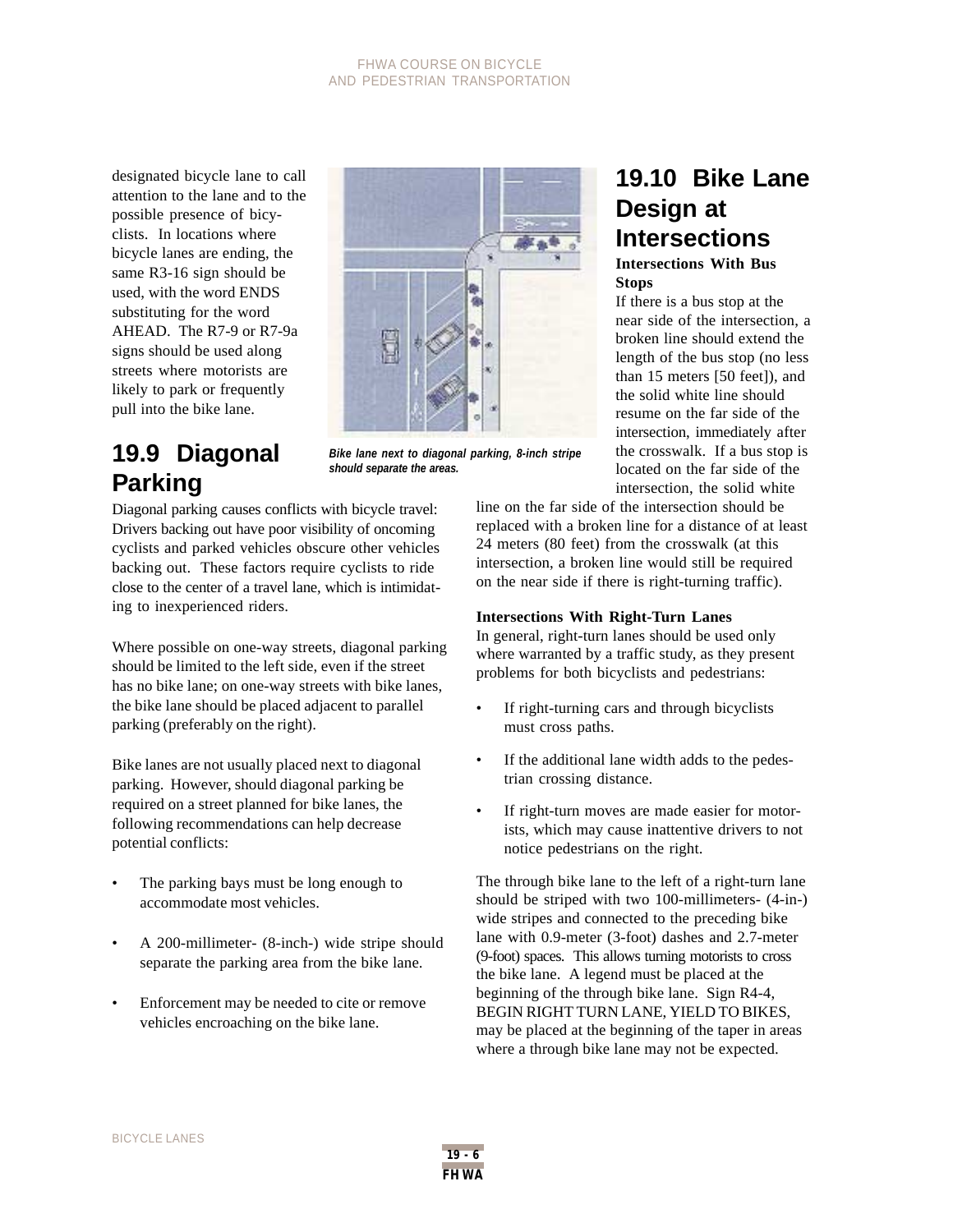Not all intersections can be widened to provide a right-turn lane. A bike lane to the left of rightturning cars should still be provided. One common configuration occurs where a right-turn lane is developed by dropping parking (see figure at right).

Another configuration occurs where a lane is dropped and turns into a right-turn lane.

Note: This is a difficult movement for bicyclists as they must merge left and find a gap in the traffic stream:

#### **Exception #1:Heavy Right Turns**

If the major traffic movement at an intersection is to the right, and the straight through move leads to a minor side street, then the bike lane may be placed on the right and wrapped around the curve, assuming that the majority of cyclists will desire to turn right too. This often occurs where a highway is routed over local streets and the route is indirect.

#### **Exception #2: Tee Intersections**

At a Tee intersection, where the traffic split is approximately 50 percent turning right and 50 percent turning left, the bike lane should be dropped prior to the lane split to allow cyclists to position themselves in the correct lane. Where traffic volumes are very high, a left- and right-turning bike lane should be considered.



*Above left: Bike lane left of right-turn lane developed by dropping a travel lane. Above right; Bike lane left of right-turn lane developed by dropping parking.*



*Different loop configurations: The quadrupole loop is recommended for bike lanes.*

#### **Offset Intersections**

Care should be taken to ensure that motorists are not inadvertently encouraged to ride in the bike lane because of offset travel lanes. At intersections with offset lanes, dashed offset lane markings should continue through the intersection to direct traffic flow (MUTCD Section 3B-7).

#### **Traffic Signal Actuation**

It is highly recommended that new on-road bicycle facilities include traffic signals that detect bicycles for all actuated signal systems. *The Traffic Detector Handbook* (FHWA-IP-90-002) recommends several bicycle-sensitive loop

configurations (loops are wires installed beneath the pavement surface that detect the presence of vehicles) that effectively detect bicycles. The quadrupole loop is the preferred solution for bike lanes, and the diagonal quadrupole loop is preferred for use in shared lanes.

One solution for existing intersection signals that do not respond to bicycles is to install a special pavement marking over the exact spot that a bicycle must stand in order to "trip" the signal.

#### **Expressway Interchanges**

Expressway interchanges often present barriers to bicycle circulation. Designs that encourage free-flowing motor vehicle traffic movements are the most difficult for pedestrians and bicyclists to negotiate.

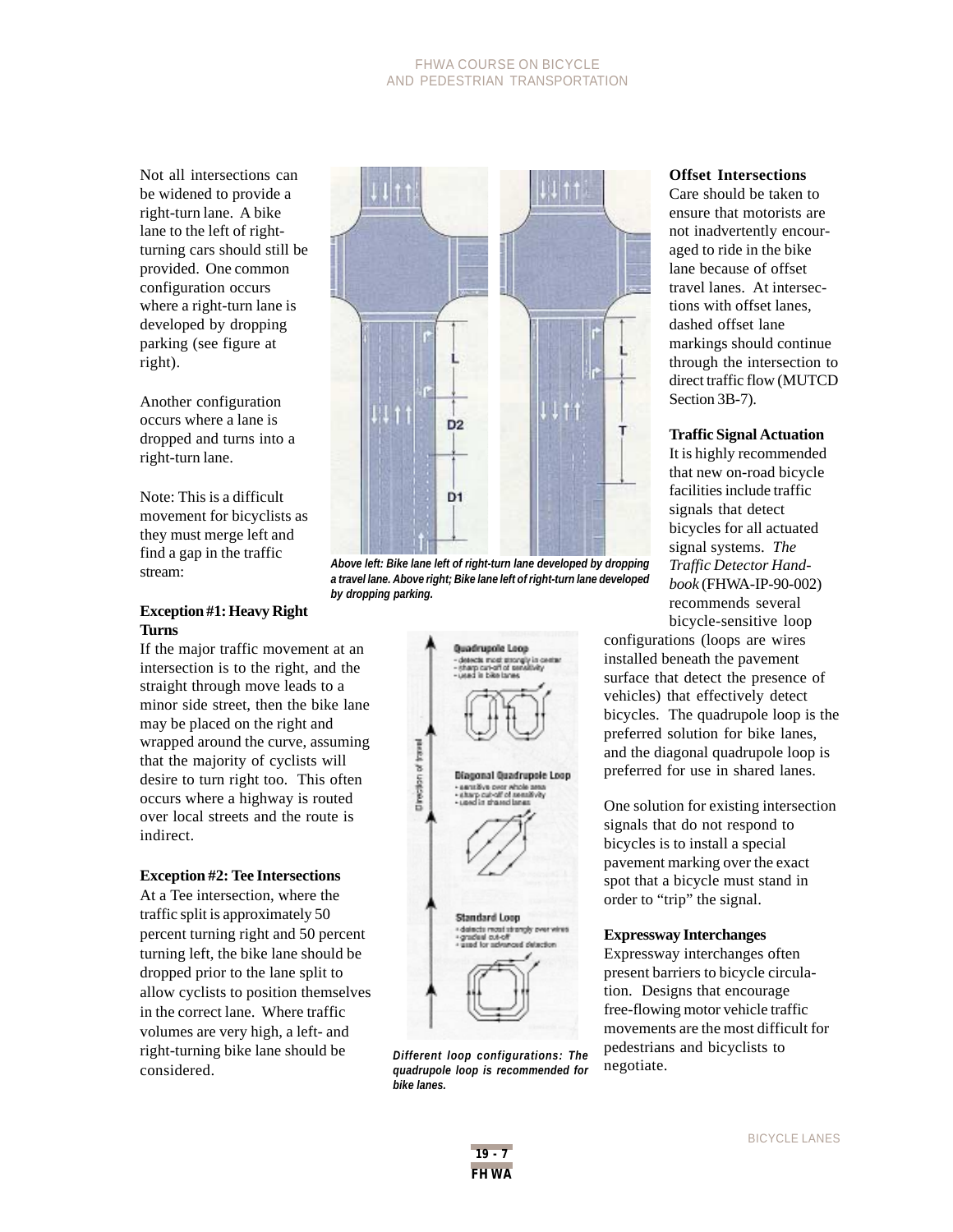#### **At-Grade Crossings**

Interchanges with access ramps connected to local streets at a right angle are easiest for bicyclists to negotiate. The intersection of the ramp and the street should follow established urban intersection designs. The main advantages are:

- The distance that pedestrians and bicyclists must cross at the ramps is minimized.
- Signalized intersections stop traffic.
- Visibility is enhanced.

If these configurations are unavoidable, mitigation measures should be sought. Special designs should be considered that allow pedestrians and bicyclists to cross ramps in locations with good visibility and where speeds are low.

#### **Grade-Separated Crossings**

Where it is not possible to accommodate pedestrians and bicyclists with at-grade crossings, grade separation should be considered. Grade-separated facilities are expensive; they add out-of-direction travel and will not be used if the added distance is too great. This can create problems if pedestrians and bicyclists ignore the facility and try to negotiate the interchange at grade with no sidewalks, bike lanes, or crosswalks.

In some instances, a separate path can be provided on only one side of the interchange, which leads to awkward crossing movements. Some bicyclists will be riding on a path facing traffic, creating difficulties when they must cross back to a bike lane or shoulder (clear and easy-to-follow directions must be given to guide bicyclists' movements that are inconsistent with standard

bicycle operation).

To ensure proper use by bicyclists, structures must be open, with good visibility (especially underpasses).

#### **Other Innovative Designs**

These concepts are presented as examples of innovative solutions to bike lane design at freeway interchanges and intersections.



*Exit ramp configuration for bike lane and sidewalks (urban design — not for use on limited-access freeways).*

Traffic entering or exiting a roadway at high speeds creates difficulties for slower moving bicyclists. The following designs help alleviate these difficulties:

#### **Right-Lane Merge**

It is difficult for bicyclists to traverse the undefined area created by right-lane merge movements, because:

The acute angle of the approach creates visibility problems.



*Right-lane merge — bike lane and sidewalk configuration (urban design — not for use on limitedaccess freeways).*

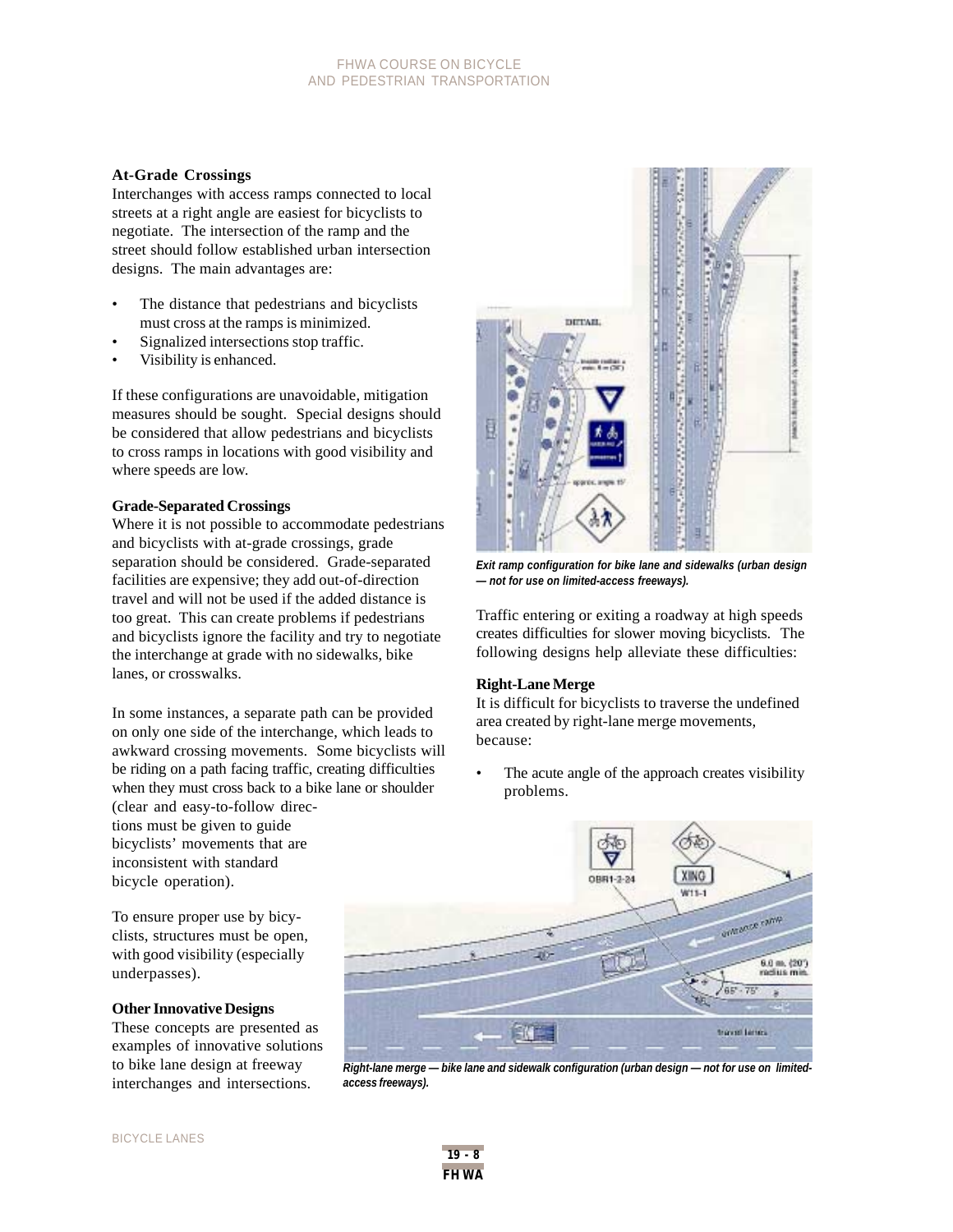- Motor vehicles are often accelerating to merge into traffic.
- The speed differential between cyclists and motorists is high.

The following design guides bicyclists in a manner that provides:

- A short distance across the ramp at close to a right angle.
- Improved sight distances in an area where traffic speeds are slower than farther downstream.
- A crossing in an area where drivers' attention is not entirely focused on merging with traffic.

#### **Exit Ramps**

Exit ramps present difficulties for bicyclists because:

- Motor vehicles exit at fairly high speeds.
- The acute angle creates visibility problems.
- Exiting drivers often do not use their right-turn signal, confusing pedestrians and bicyclists seeking a gap in the traffic.

The exit ramp design on the previous page guides bicyclists in a manner that provides:

- A short distance across the ramp, at close to a right angle.
- Improved sight distances in an area where traffic speeds are slower than farther upstream.
- A crossing in an area where the driver's attention is not distracted by other motor vehicles.

#### **Dual Right-Turn Lanes**

This situation is particularly difficult for bicyclists. Warrants for dual turn lanes should be used to ensure that they are provided only if absolutely necessary.

The design for single right-turn lanes allows bicyclists and motorists to cross paths in a predictable manner, but the addition of a lane from which cars may also turn adds complexity: Some drivers make a last minute decision to turn right from the center lane without signaling, catching bicyclists and pedestrians unaware.

Bicyclists and motorists should be guided to areas where movements are more predictable, so bicyclists and motorists can handle one conflict at a time, in a predictable manner. A curb cut provides bicyclists with access to the sidewalk, for those who prefer to proceed as pedestrians.

- Design A (see Figure 19-13) encourages cyclists to share the optional through-right-turn lane with motorists.
- Design B guides cyclists up to the intersection in a dedicated bike lane.
- Design C allows cyclists to choose a path themselves (this design is the AASHTO recommendation–simply dropping the bike lane prior to the intersection).



#### **A. B. C.**



*Bike lane through dual right-turn lanes.*